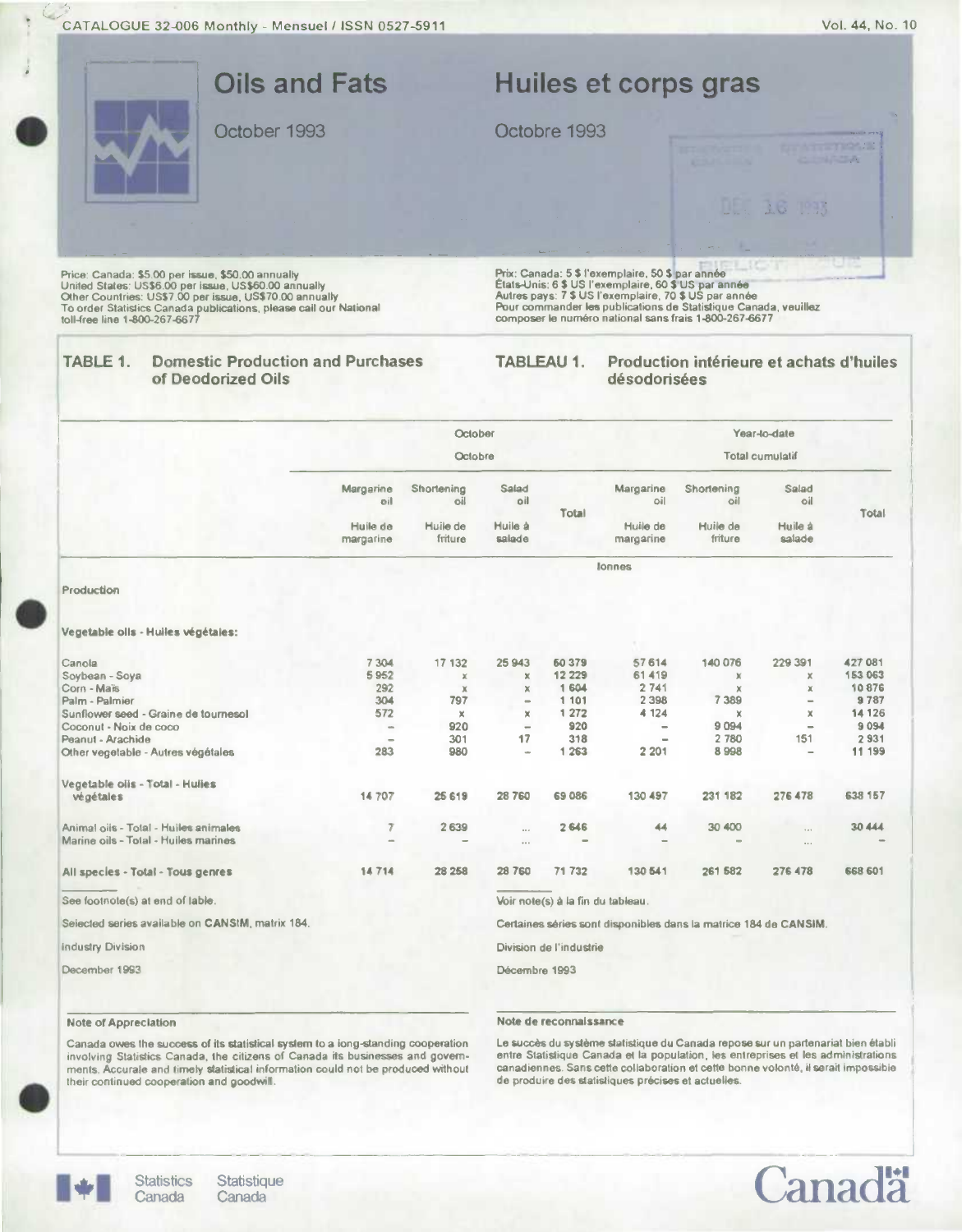#### **Domestic Production and Purchases of** TABLE 1. **Deodorized Oils - Concluded**

#### Production intérieure et achats d'huiles **TABLEAU 1.** désodorisées - fin

|                                                                                            | October               |                     |                          |              | Year-to-date           |                           |                   |                           |  |
|--------------------------------------------------------------------------------------------|-----------------------|---------------------|--------------------------|--------------|------------------------|---------------------------|-------------------|---------------------------|--|
|                                                                                            | Octobre               |                     |                          |              | <b>Total cumulatif</b> |                           |                   |                           |  |
|                                                                                            | Margarine<br>oil      | Shortening<br>oil   | Salad<br>oil             | <b>Total</b> | Margarine<br>oil       | Shortening<br>oil         | Salad<br>oil      | <b>Total</b>              |  |
|                                                                                            | Huile de<br>margarine | Huile de<br>friture | Huile à<br>salade        |              | Huile de<br>margarine  | Hulle de<br>friture       | Huile à<br>salade |                           |  |
|                                                                                            |                       |                     |                          |              | tonnes                 |                           |                   |                           |  |
| <b>Purchases of Canadian deodorized</b><br>olis - Achats d'huiles désodorisées<br>canadien |                       |                     |                          |              |                        |                           |                   |                           |  |
| Vegetable oils - Hulies végétales:                                                         |                       |                     |                          |              |                        |                           |                   |                           |  |
| Canola                                                                                     | 2 608                 | 1527                | 3580                     | 7715         | 19827                  | 15845                     | 43 289            | 78 961                    |  |
| Soybean - Soya                                                                             | x                     | $\mathbb X$         | $\overline{\phantom{0}}$ | x            | $\mathbb X$            | $\boldsymbol{\mathsf{x}}$ | x                 | 35 647                    |  |
| Corn - Maïs                                                                                | x                     | ms.                 | x                        | x            | 531                    | $\equiv$                  | 1585              | 2 1 1 6                   |  |
| Palm - Palmier                                                                             | х                     | х                   | -                        | x            | $\mathbf x$            | $\mathbf x$               | -                 | ж                         |  |
| Other vegetable - Autres végétales                                                         | x                     | $\mathbb X$         | $\mathbb X$              | x            | $\mathbb X$            | x                         | $\mathbb X$       | $\mathbb X$               |  |
| Vegetable olis - Total - Huiles                                                            |                       |                     |                          |              |                        |                           |                   |                           |  |
| végétales                                                                                  | $\mathbb X$           | $\mathbb X$         | 3749                     | x            | $\mathbb X$            | ж                         | 47477             | $\boldsymbol{\mathsf{x}}$ |  |
| Animal oils - Total - Huiles animales                                                      | $\mathbb X$           | $\mathbb X$         | $6.0 - 6.$               | x            | ж                      | х                         | 0.01              | х                         |  |
| Marine oils - Total - Huiles marines                                                       | an.                   | $\sim$              | $\alpha = \alpha$        | $\sim$       |                        | $\rightarrow$             | 1.11              | $\sim$                    |  |
| Ali species - Total - Tous genres                                                          | 5760                  | 3776                | 3749                     | 13 28 5      | 53743                  | 34 545                    | 47 477            | 135 765                   |  |

revised figures.

nil or zero.

figures not appropriate Or not applicable.

confidential, suppressed to meet the requirements of the Statistics Act.

This survey is funded by the "Canadian Oilseed Processors Association".

## **Survey Coverage**

This survey is a monthly mail-out survey with telephone follow-up. The universe is based on the latest Survey of Manufactures. The survey is intended to cover 100% of the production of deodorized oils. The coverage for "purchases of Canadian deodorized oils" shown in Table 1 is not 100% but represents only the purchases of the reporting establishments. The coverage for Tables 2, 3 and 4 is intended to be 100%.

This report reflects the activity of respondent firms operating in Note: 1993. The list of respondents is published annually in the December issue.

> December issues of this publication contain a statement of the degree of estimation.

For further information, contact:

Peter Zylstra, Industry Division, **Statistics Canada** Ottawa, Ontario. **K1A 0T6** (613) 951-3511

nombres rectifiés. néant ou zéro.

n'ayant pas lieu de figurer.

confidentiel, supprimé en vertu des dispositions de la Loi sur la statistique.

Cette enquête est subventionnée par "Canadian Oilseed Processors Association".

## **Champs d'observation**

Il s'agit d'une enquête postale mensuelle avec suivi téléphonique. L'univers est basé sur la derniere enquête annuelle des manufactures. L'enquête doit couvrir la totalité de la production des huiles désodorisées. Le champ d'observation pour "les achats d'huiles désodorisées canadiennes" qui apparaît au tableau 1 n'est pas à 100% car il ne représente que les achats des établissements répondants. Le champ d'observation pour les tableaux 2, 3 et 4 devrait aussi être couvert en totalité.

Cette publication reflète l'activité des compagnies répondantes Nota: qui opèrent en 1993. La liste des répondants est publiée annuellement dans la publication de décembre.

> Les numéros de décembre de cette publication contiennent un énoncé sur le degré d'estimation.

Pour de plus amples renseignements, veuillez communiquer avec:

Peter Zylstra, Division de l'industrie, Statistique Canada Ottawa, Ontario K1A0T6  $(613)$  951-3511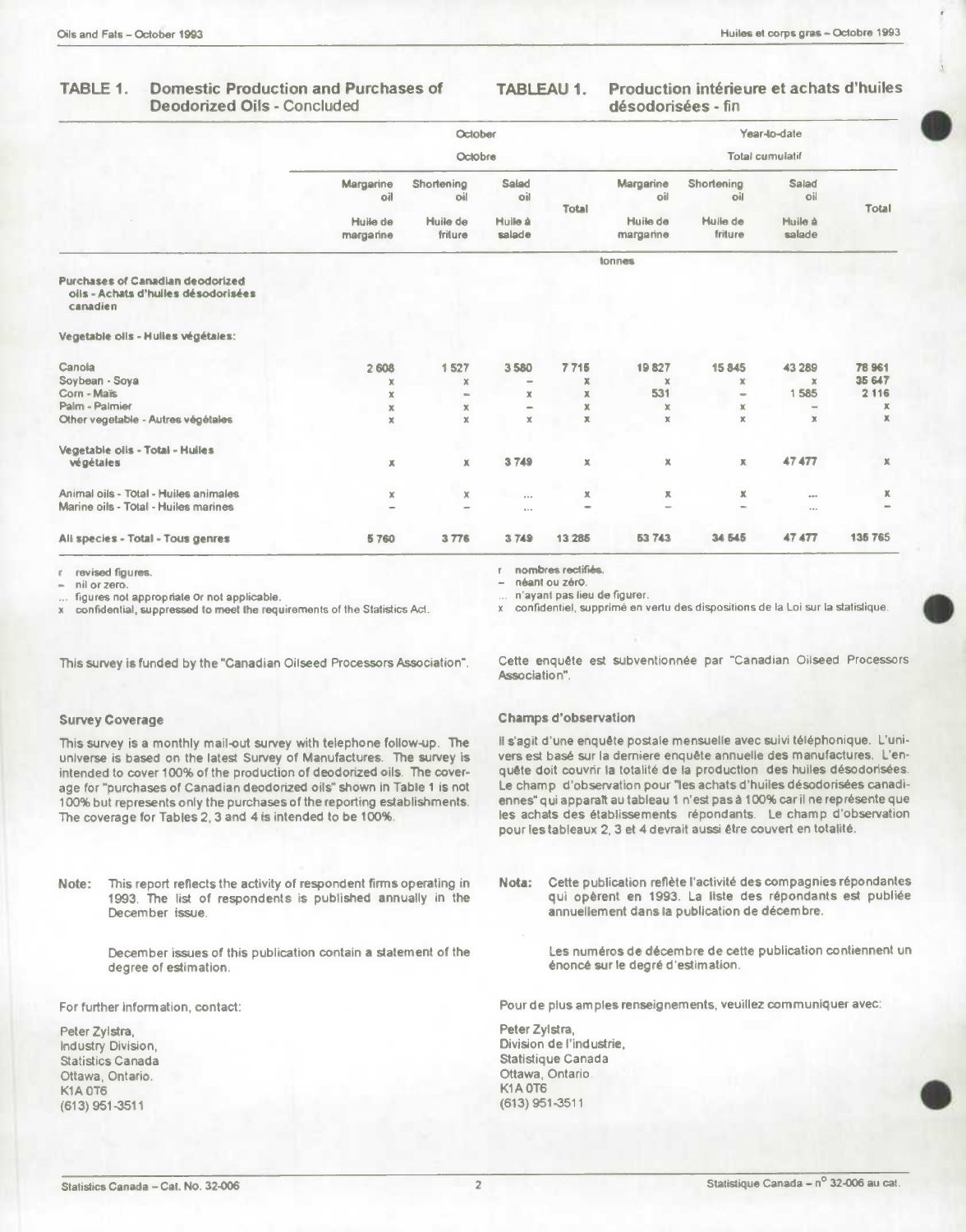$\frac{1}{4}$ 

# **TABLE 2. Manufacturers' Sales and Stocks of Deodorized Oils in Bulk**

# **TABLEAU 2. Ventes et stocks des fabncants d'huiles désodorisées en vrac**

| Margarine<br>oil<br>Huile de<br>margarine | October<br>Octobre<br>Shortening<br>oil<br>Huile de<br>friture | Salad<br>oil<br>Huile à<br>salade | Margarine<br>oil<br>Huile de | Year-to-date<br><b>Total cumulatif</b><br>Shortening<br>oil | Salad<br>oil                                         |
|-------------------------------------------|----------------------------------------------------------------|-----------------------------------|------------------------------|-------------------------------------------------------------|------------------------------------------------------|
|                                           |                                                                |                                   |                              |                                                             |                                                      |
|                                           |                                                                |                                   |                              |                                                             |                                                      |
|                                           |                                                                |                                   |                              |                                                             |                                                      |
|                                           |                                                                |                                   | margarine                    | Huile de<br>friture                                         | Huile à<br>salade                                    |
|                                           |                                                                | tonnes                            |                              |                                                             |                                                      |
|                                           |                                                                |                                   |                              |                                                             |                                                      |
| 7447                                      | 5 6 3 5                                                        | 16 322                            | 75 990                       | 61 106                                                      | 153 608                                              |
|                                           | 14864                                                          | 7 043                             | 226                          | 127 085                                                     | 82 694                                               |
| 7447                                      | 20 499                                                         | 23 3 65                           | 76 216                       | 188 191                                                     | 236 302                                              |
| 504                                       | 690                                                            | 992                               |                              | $\cdots$                                                    |                                                      |
|                                           |                                                                |                                   | nombres rectifiés.           | n'ayant pas lieu de figurer.                                | Non additif avec les ventes en paquets du tableau 3. |

**figures not appropriate or not applicable. ... n'ayant pas lieu de figurer. - nil** or **zero. - néant ou Zero.** 

| TABLE 3. |  | Ma |
|----------|--|----|
|          |  | Ma |

**Margarine, Shortening 1** 

**TABLE 3. Manufacturers' Sales and Stocks of TABLEAU 3. Margarine, graisse prépar6e 1et huile a Margarine, Shortening<sup>1</sup> and Salad Oil salade, ventes et stocks des fabricants in Packages** en paquets en paquets

 $x$  confidentiel, supprimé en vertu des dispositions de la Loi sur la statistique.

|                                                         |           | October             |                   |           | Year-to-date                             |                                   |
|---------------------------------------------------------|-----------|---------------------|-------------------|-----------|------------------------------------------|-----------------------------------|
|                                                         |           | Octobre             |                   |           |                                          |                                   |
|                                                         | Margarine | Shortening          | Salad<br>oil      |           | <b>Shortening</b><br>Graisse<br>préparée | Salad<br>oil<br>Huile à<br>salade |
|                                                         |           | Graisse<br>préparée | Huile à<br>salade | Margarine |                                          |                                   |
|                                                         |           |                     | tonnes            |           |                                          |                                   |
| Sales - Ventes                                          |           |                     |                   |           |                                          |                                   |
| Retail - Détail                                         | 10 980    | 2 3 0 3             | 3 6 5 2           | 100 247   | 16 339                                   | 29 550                            |
| Commercial and industrial - Commercial<br>et industriel | 1738      | 8788                | 2 4 3 6           | 15948     | 87 835                                   | 26 53 6                           |
| Packaged Sales - Total - Ventes en paquets              | 12718     | 11 091              | 6 0 8 8           | 116 195   | 104 174                                  | <b>56 086</b>                     |
| <b>Total stocks - Total des stocks</b>                  | 10477     | 5372                | 3739              | 0.0.6     | 9886                                     | 0.0.9                             |

**1** Including baking and frying oils and fats. **1 1** Y compris les huiles et graisses de cuisson.<br> **1 Y** compris les huiles et graisses de cuisson.<br> **1 1 Y** compris les huiles et graisses de cuisson.

**revised figures, r nombres rectif,és. figures not appropriate or not applicable. ... n'ayant pas lieu de figurer.**